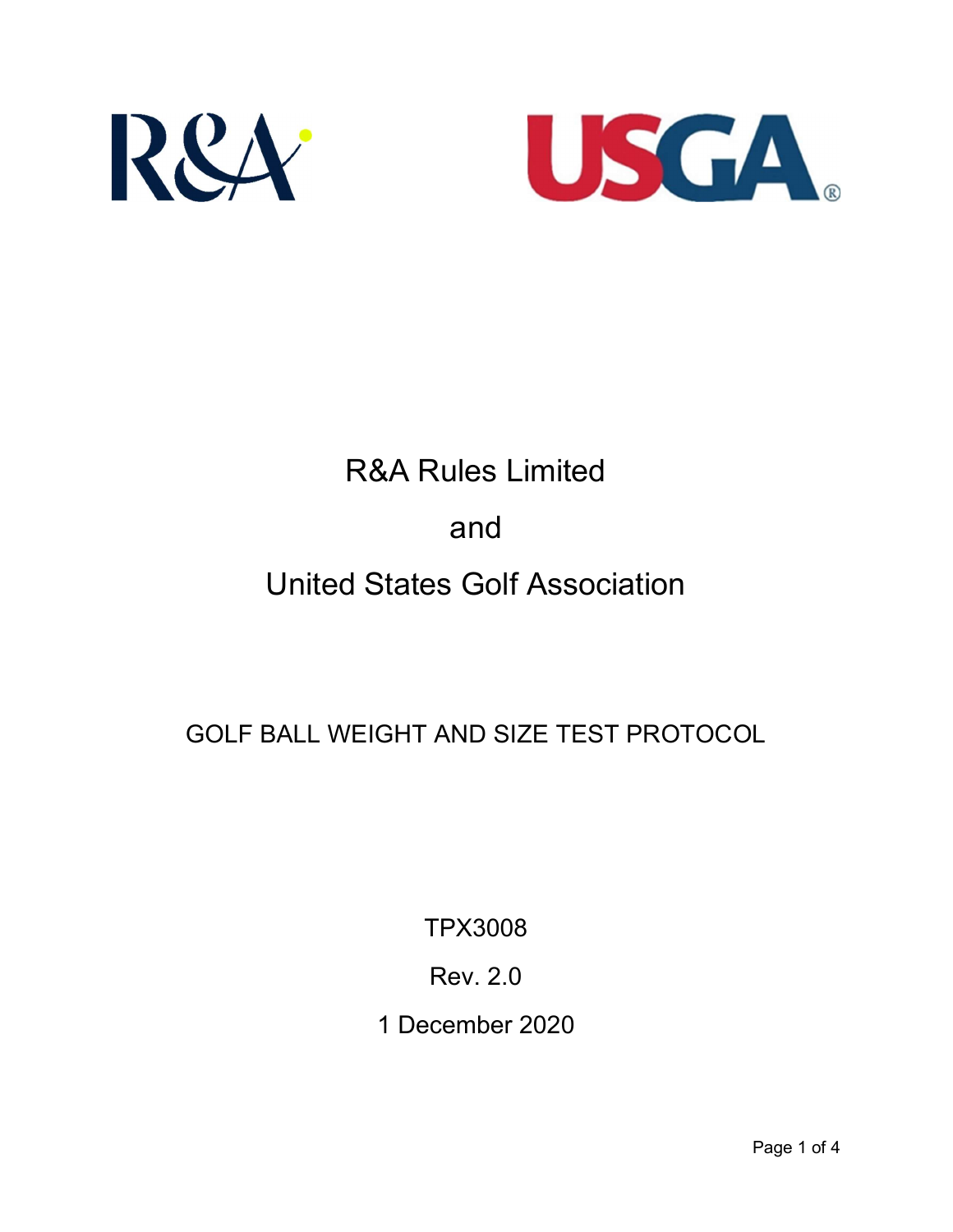| <b>Revision Date</b> |             | <b>Details of Revision</b>                                                                                                                                                |
|----------------------|-------------|---------------------------------------------------------------------------------------------------------------------------------------------------------------------------|
| 0.0                  | 1999        | Original published version.                                                                                                                                               |
| 1.0                  | 28-Feb-2011 | Protocol updated to include document number and revision date                                                                                                             |
| 2.0                  | 1-Dec-2020  | Protocol simplified to update references to the Equipment Rules,<br>remove screening procedures and to eliminate references to<br>specific test equipment where possible. |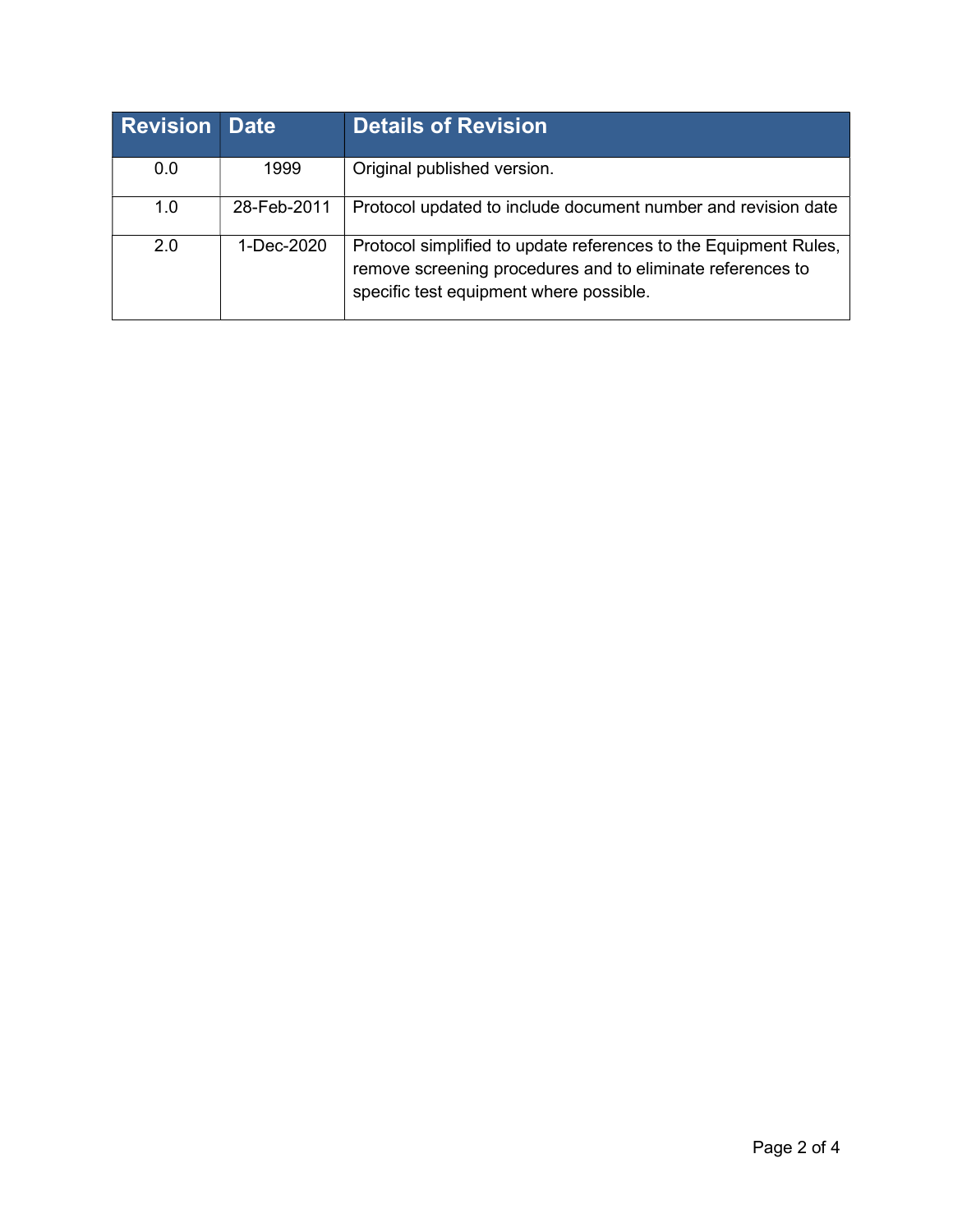#### 1. Scope

This protocol describes the method used to test golf balls for conformance to the Equipment Rules, Part 4, Sections 2 and 3, as administered by R&A Rules Ltd. (The R&A) and the United States Golf Association (USGA).

## 2. Test Protocol

- a. Golf balls shall be maintained at 75° F +/- 1° F (23.9° C +/- 0.6° C) for a minimum of three hours prior to testing.
- b. Each of 24 balls shall be measured for its mass using a calibrated mass balance or equivalent.
- c. For each of 24 balls, it shall be determined whether the ball passes through an insulated steel ring of 1.6800 inches internal diameter under the force of its own weight.
- d. This determination (c.) shall be made at ten positions as through rolling the ball over a predetermined path (see Appendix).
- e. Step (d.) shall be repeated ten times such that one hundred determinations are made for each ball. The number of times that each ball passes through the ring during testing shall be recorded.

### 3. Determination of Conformance Status

- 3.1. Ball mass
	- a. For each golf ball, the mass shall be compared to the 1.620 oz. avoirdupois (45.93 g) limit.
	- b. If four or more masses exceed this limit, then the sample shall be ruled nonconforming to the Equipment Rules, Part 4, Section 2.
- 3.2. Ball size
	- a. For each golf ball, if the ball passes through the ring for more than 25% of the tests then that ball has failed the size test.
	- b. If four or more balls fail the size test then the sample shall be ruled non-conforming to the Equipment Rules, Part 4, Section 3.
- 3.3. Non-conforming samples for Size, Weight and Initial Velocity
	- a. If a total of four or more golf balls:
		- i exceed the ball mass limit (3.1) and/or;
		- ii fail the size test (3.2) and/or;
		- iii exceed the Initial Velocity limit ("Initial Velocity Test Protocol"), then the sample shall be ruled non-conforming to the Equipment Rules, Part 4.

Appropriate screening methods may be employed